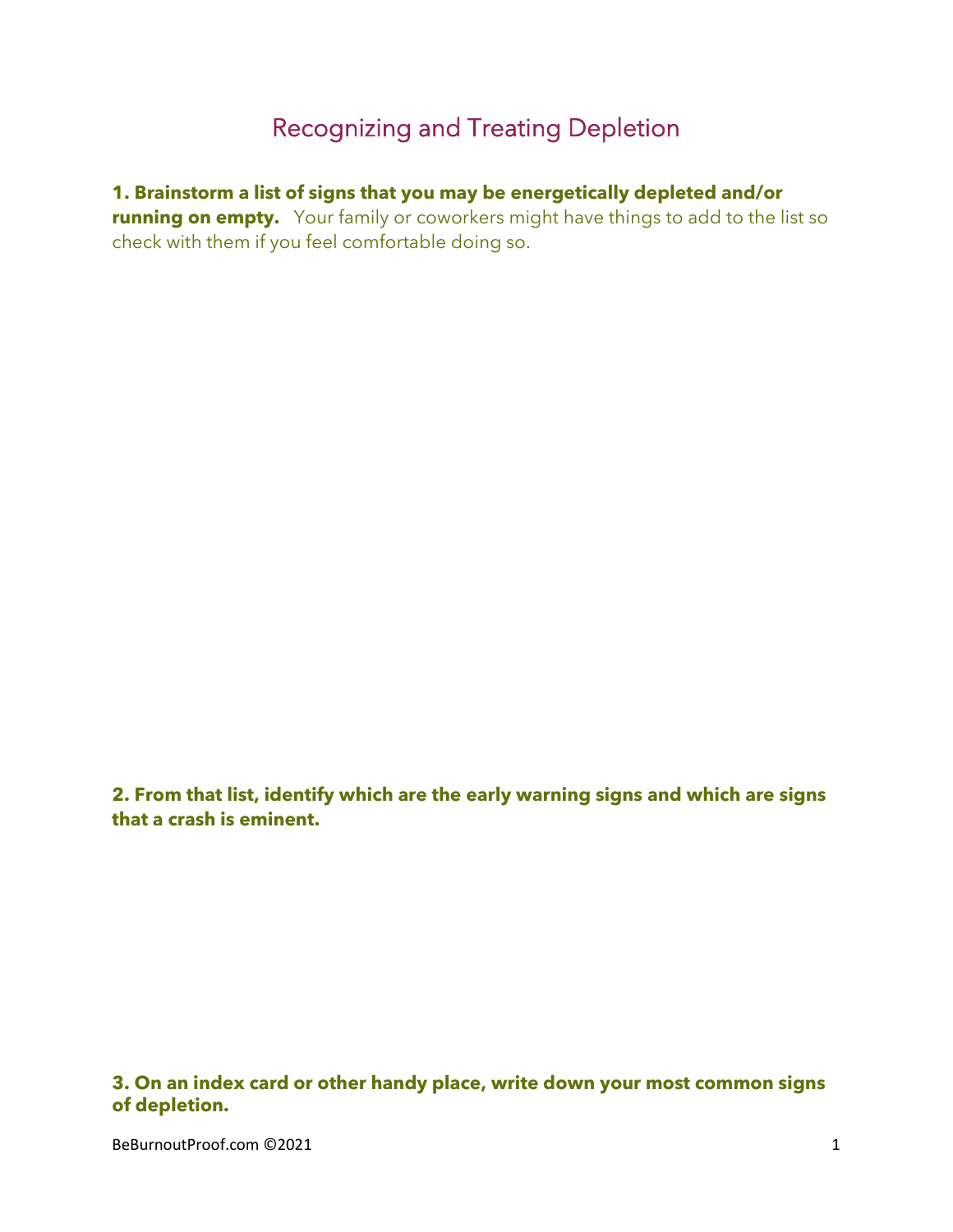**4. In the moment that you realize you are getting depleted, what kinds of activities are helpful for you to "triage" the situation?** Think of activities that take only take 2-10 minutes but are nods to you taking care of yourself (e.g., make a cup of tea, take a walk around the block, watch a few cute animal videos, close your eyes for 5 minutes, etc.)

## **5. Add some of these items to the other side of your index card.**

**6. What kinds of activities are good for filling up your reserves?** These can be activities that take longer amounts of time and can't be done in the moment you start to feel depleted – rather you do them on an ongoing basis to keep balanced (e.g., sports/fitness activity, a weekend of binge watching tv or binge reading, a visit to a museum, etc.)